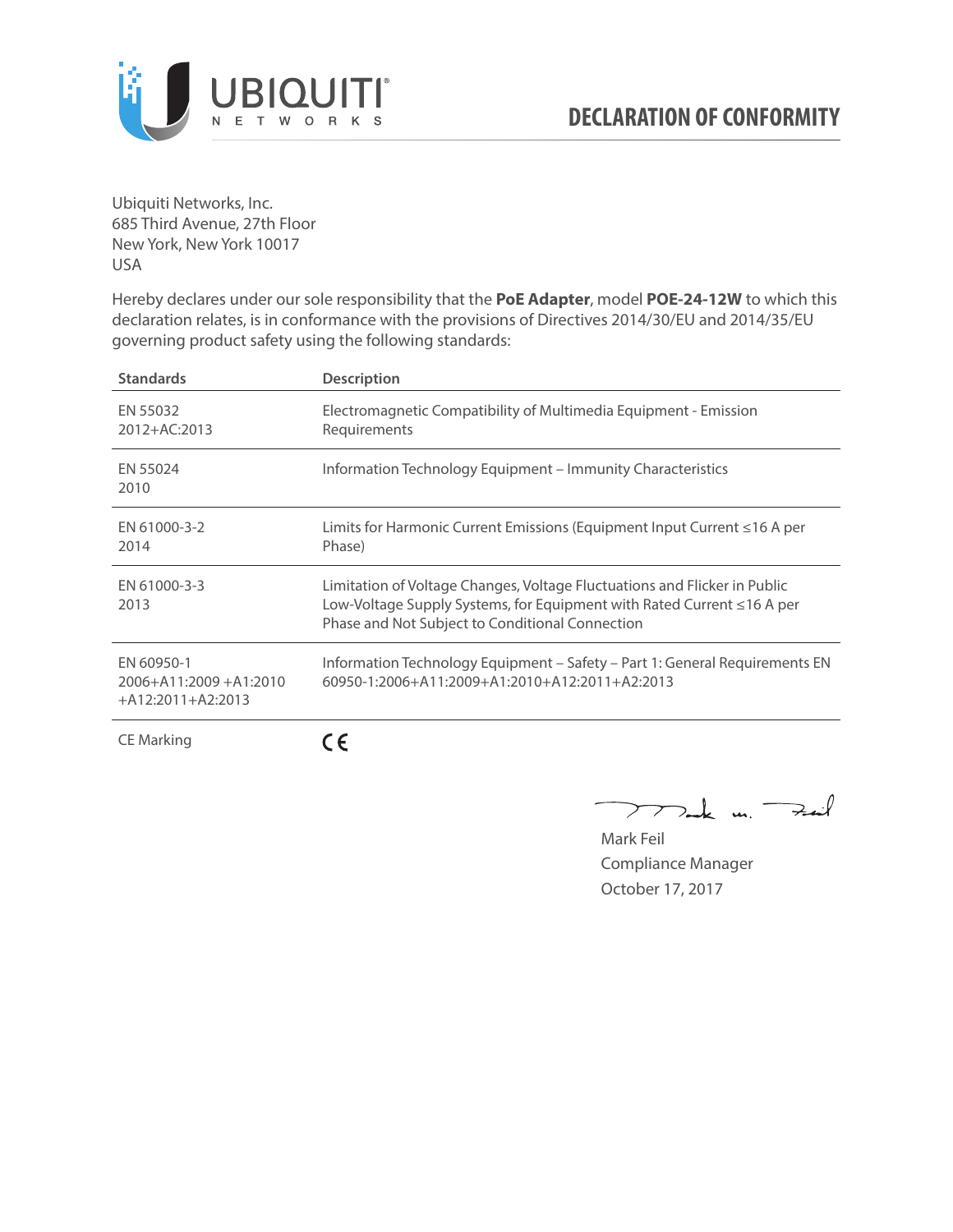

# **български** [Bulgarian]

С настоящото UBIQUITI NETWORKS декларира, че това устройство POE-24-12W е в съответствие със съществените изисквания и други приложими разпоредби на Директиви 2014/30/ЕС, 2014/35/ЕС.

## **Hrvatski** [Croatian]

UBIQUITI NETWORKS ovim putem izjavljuje da je ovaj uređaj POE-24-12W sukladan osnovnim zahtjevima i ostalim bitnim odredbama Direktiva 2014/30/EU, 2014/35/EU.

# **Čeština** [Czech]

UBIQUITI NETWORKS tímto prohlašuje, že toto POE-24-12W zařízení, je ve shodě se základními požadavky a dalšími příslušnými ustanoveními směrnic 2014/30/EU, 2014/35/EU.

## **Dansk** [Danish]

Hermed, UBIQUITI NETWORKS, erklærer at denne POE-24-12W enhed, er i overensstemmelse med de væsentlige krav og øvrige relevante krav i direktiver 2014/30/EU, 2014/35/EU.

## **Nederlands** [Dutch]

Hierbij verklaart UBIQUITI NETWORKS, dat deze POE-24-12W apparaat, in overeenstemming is met de essentiële eisen en de andere relevante bepalingen van richtlijnen 2014/30/EU, 2014/35/EU.

## **English**

Hereby, UBIQUITI NETWORKS, declares that this POE-24-12W device, is in compliance with the essential requirements and other relevant provisions of Directives 2014/30/EU, 2014/35/EU.

## **Eesti keel** [Estonian]

Käesolevaga UBIQUITI NETWORKS kinnitab, et antud POE-24-12W seade, on vastavus olulistele nõuetele ja teistele asjakohastele sätetele direktiivide 2014/30/EL, 2014/35/EL.

### **Suomi** [Finnish]

Täten UBIQUITI NETWORKS vakuuttaa, että tämä POE-24-12W laite, on yhdenmukainen olennaisten vaatimusten ja muiden sitä koskevien direktiivien 2014/30/EU, 2014/35/EU.

### **Français** [French]

Par la présente UBIQUITI NETWORKS déclare que l'appareil POE-24-12W, est conforme aux exigences essentielles et aux autres dispositions pertinentes des directives 2014/30/UE, 2014/35/UE.

### **Deutsch** [German]

Hiermit erklärt UBIQUITI NETWORKS, dass sich dieses POE-24-12W Gerät, in Übereinstimmung mit den grundlegenden Anforderungen und den anderen relevanten Vorschriften der Richtlinien 2014/30/EU, 2014/35/EU befindet.

### **Ελληνικά** [Greek]

Δια του παρόντος, UBIQUITI NETWORKS, δηλώνει ότι αυτή η συσκευή POE-24-12W, είναι σε συμμόρφωση με τις βασικές απαιτήσεις και τις λοιπές σχετικές διατάξεις των οδηγιών 2014/30/EE, 2014/35/EE.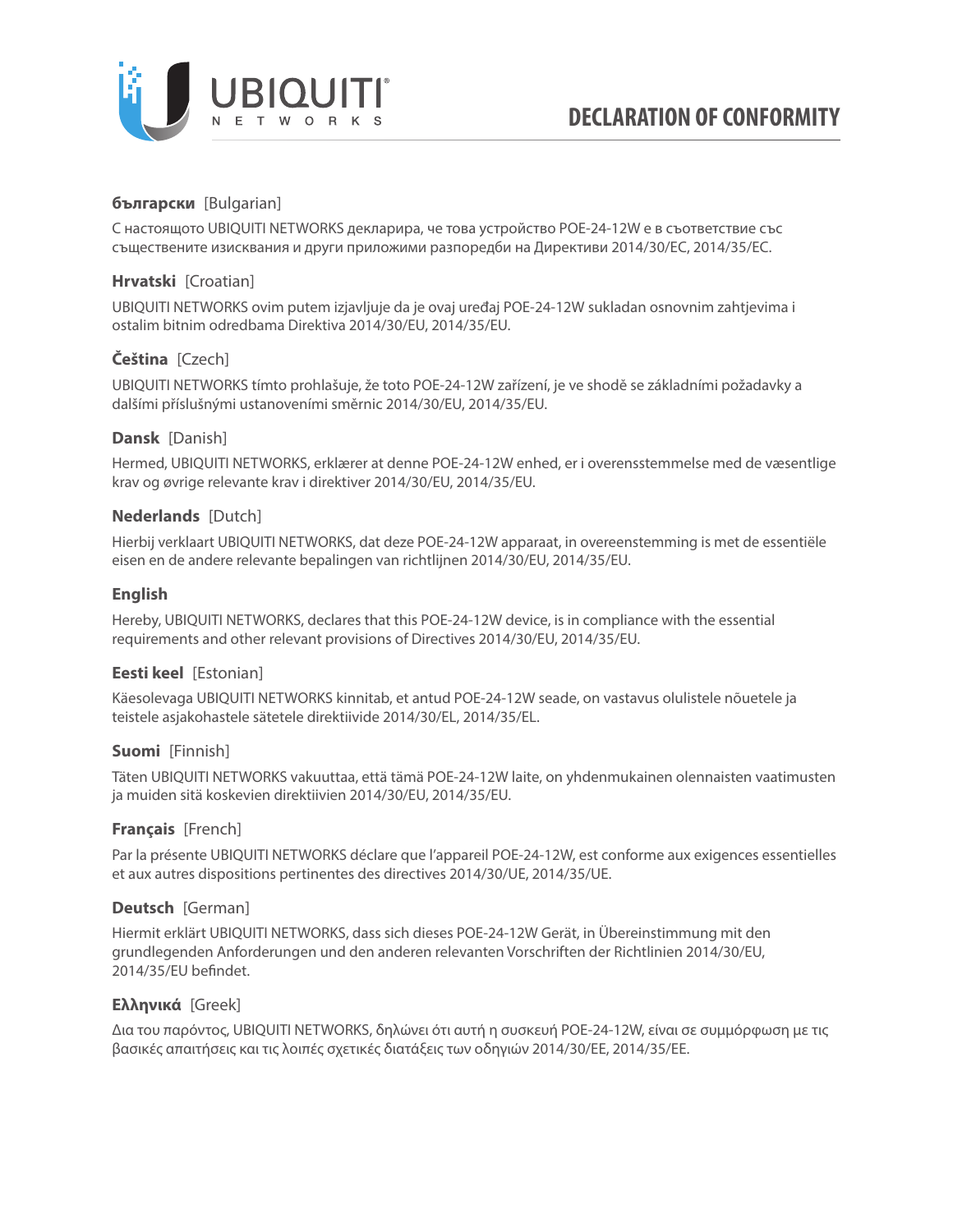

## **Magyar** [Hungarian]

Ezennel UBIQUITI NETWORKS kijelenti, hogy ez a POE-24-12W készülék megfelel az alapvető követelményeknek és más vonatkozó 2014/30/EU, 2014/35/EU irányelvek rendelkezéseit.

## **Íslenska** [Icelandic]

Hér, UBIQUITI NETWORKS, því yfir að þetta POE-24-12W tæki er í samræmi við grunnkröfur og önnur viðeigandi ákvæði tilskipana 2014/30/ESB, 2014/35/ESB.

## **Italiano** [Italian]

Con la presente, UBIQUITI NETWORKS, dichiara che questo dispositivo POE-24-12W, è conforme ai requisiti essenziali ed alle altre disposizioni pertinenti delle direttive 2014/30/UE, 2014/35/UE.

## **Latvių kalba** [Latvian]

Ar šo, UBIQUITI NETWORKS, deklarē, ka POE-24-12W ierīce, ir saskaņā ar būtiskajām prasībām un citiem attiecīgiem noteikumiem Direktīvās 2014/30/ES, 2014/35/ES.

### **Lietuvių kalba** [Lithuanian]

UBIQUITI NETWORKS deklaruoja, kad šis POE-24-12W įrenginys atitinka esminius reikalavimus ir kitas 2014/30/ES, 2014/35/ES Direktyvų nuostatas.

## **Malti** [Maltese]

Hawnhekk, UBIQUITI NETWORKS, tiddikjara li dan il-mezz POE-24-12W huwa konformi mar-rekwiżiti essenzjali u dispożizzjonijiet rilevanti oħrajn ta 'Direttivi 2014/30/UE, 2014/35/UE.

### **Norsk** [Norwegian]

Herved UBIQUITI NETWORKS, erklærer at denne POE-24-12W enheten, er i samsvar med de grunnleggende kravene og andre relevante bestemmelser i direktivene 2014/30/EU, 2014/35/EU.

### **Polski** [Polish]

Niniejszym, Ubiquiti Networks, oświadcza, że urządzenie POE-24-12W, jest zgodny z zasadniczymi wymaganiami oraz pozostałymi stosownymi postanowieniami Dyrektyw 2014/30/UE, 2014/35/UE.

### **Português** [Portuguese]

UBIQUITI NETWORKS declara que este dispositivo POE-24-12W, está conforme com os requisitos essenciais e outras disposições das Directivas 2014/30/UE, 2014/35/UE.

### **Română** [Romanian]

Prin prezenta, UBIQUITI NETWORKS declară că acest dispozitiv POE-24-12W este în conformitate cu cerințele esențiale și alte prevederi relevante ale Directivelor 2014/30/UE, 2014/35/UE.

### **Slovenčina** [Slovak]

Týmto UBIQUITI NETWORKS, prehlasuje, že toto POE-24-12W zariadenie, je v súlade so základnými požiadavkami a ďalšími relevantnými ustanoveniami smernice 2014/30/EÚ, 2014/35/EÚ.

### **Slovenščina** [Slovenian]

Družba UBIQUITI NETWORKS izjavlja, da je naprava POE-24-12W v skladu z obveznimi zahtevami in drugimi ustreznimi določbami direktiv 2014/30/EU in 2014/35/EU.